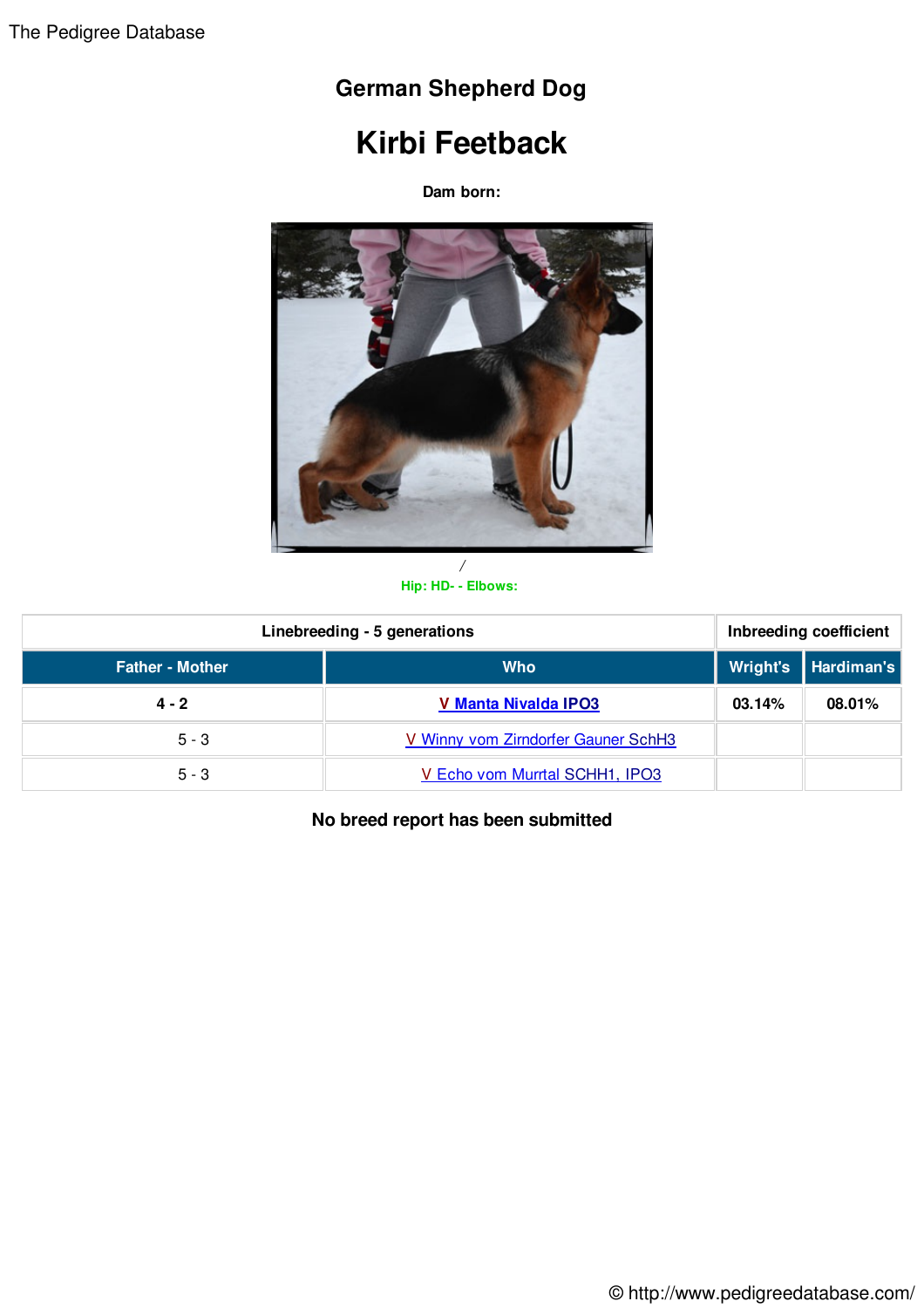The Pedigree Database

## **Pedigree for Kirbi Feetback**



© http://www.pedigreedatabase.com/